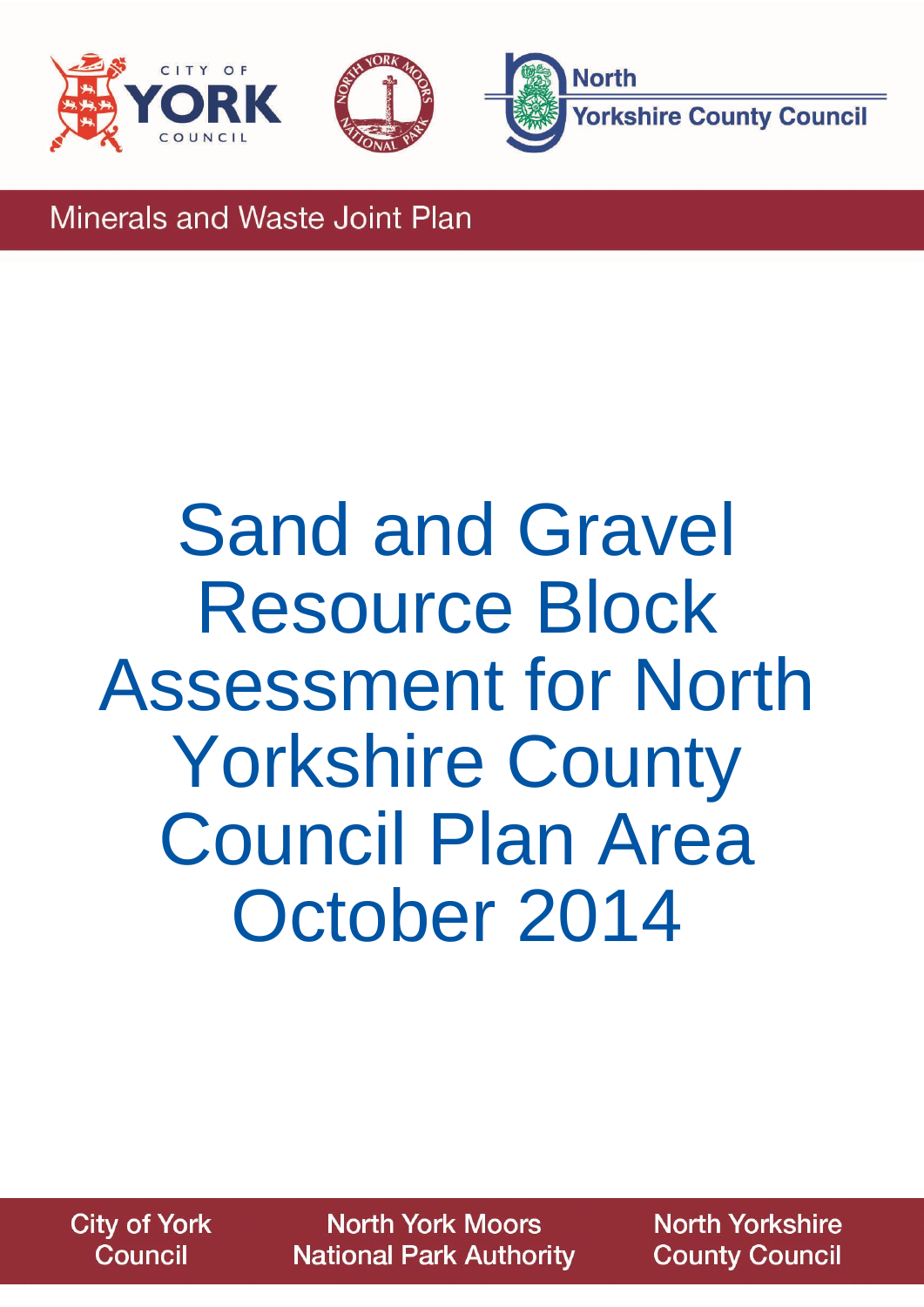## SAND AND GRAVEL RESOURCE BLOCK ASSESSMENT

This paper presents an initial strategic level evaluation of potential sand and gravel resource blocks identified in work undertaken by British Geological Survey for NYCC in 2011 (Minerals and Waste Programme Commissioned Report CR/11/133) to support the evidence base for the Minerals and Waste Joint Plan. The evaluation considers the potential of the various areas of resource in terms of how they may be able to contribute to future needs for concreting sand and gravel, against a range of criteria. These criteria include;

- The size of the resource and potential quantity of resource relative to surface area
- The level of information supporting the presence of a viable resource (ie Indicative or Inferred status)
- The expected quality of resource (ie Category A or Category B)
- The presence of any major environmental constraints
- The presence of any major infrastructure constraints
- Accessibility of the site or area to likely markets
- Accessibility of the site or area to suitable transport links

Due to the large number of potential resource blocks identified in the BGS sand and gravel assessment (195 in total) and to help ensure that any blocks considered are likely to contain a resource of strategically significant scale, allowing for the application of constraints and other matters which may impact on the scale of resource actually available in any given block, the following assessment only considers those potential resource blocks where the BGS assessment suggests a minimum gross tonnage of 10mt or more, after removal of areas subject to a range of international and national designations. This approach led to the initial identification of 48 resource blocks. The number of blocks for consideration was further reduced at the outset by focussing only on those which met the 10mt threshold referred to above and which are also identified by BGS as being Category A (ie highest quality/most viable resources) and which have been identified at an indicative level (ie the greatest level of confidence). This ensures that the evaluation only focusses on those blocks with the greatest potential to deliver a substantial volume of good quality resources. A total of 15 blocks met these initial criteria. The following table summarises the evaluation carried out.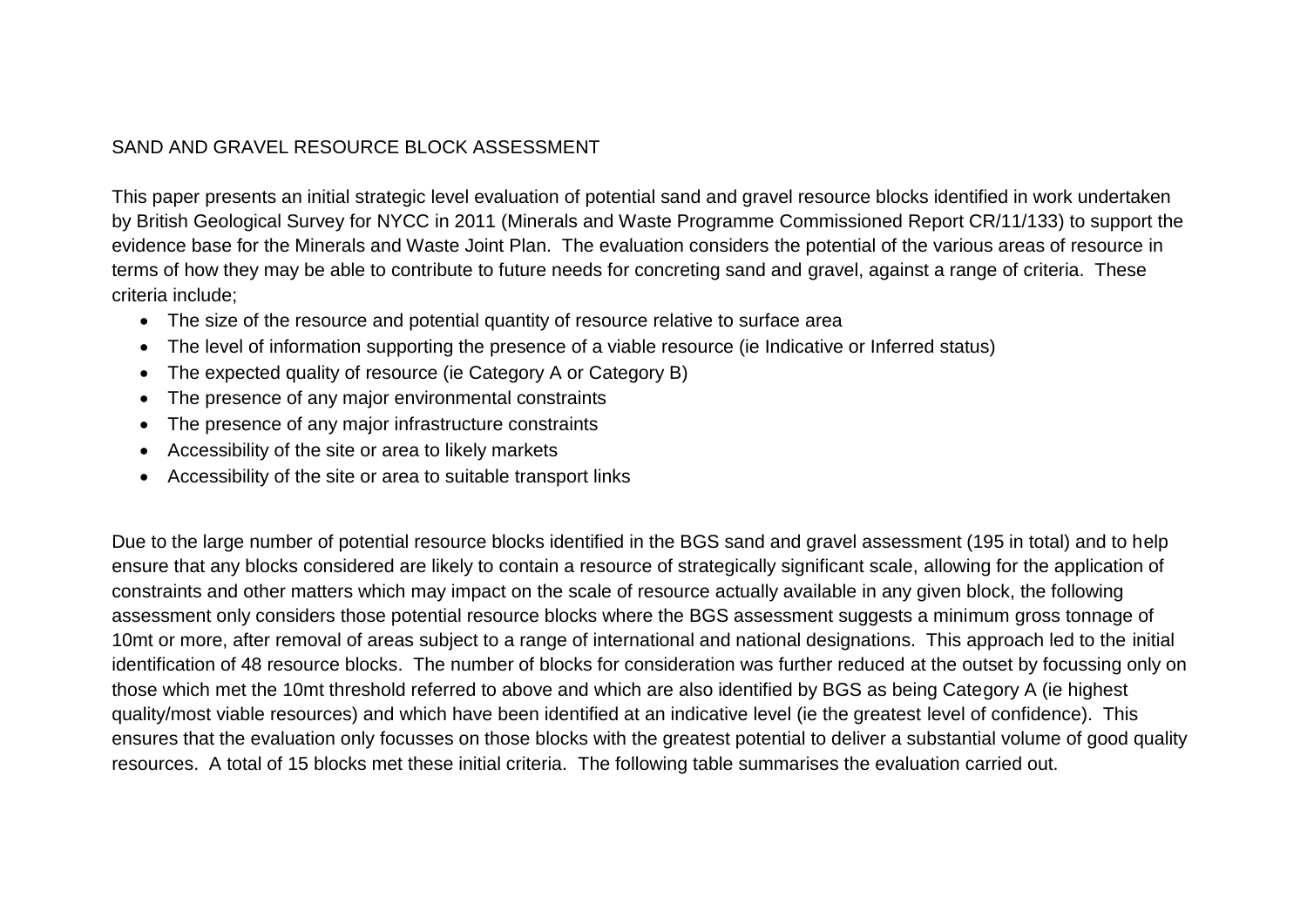| <b>Evaluation table</b>                      |                                                 |                             |                                                 |                                                           |                                            |                                                        |                                                                                                                                                                                                                                                                                                                                                                                                                                                                                                                                                                          |                                                                                                                                                                                                                                                                                                                                                                                                                                                                                                                                                                                                    |                                                                                                                                                                                                                                                                                                                                                                                                   |                                                                                           |                                                   |
|----------------------------------------------|-------------------------------------------------|-----------------------------|-------------------------------------------------|-----------------------------------------------------------|--------------------------------------------|--------------------------------------------------------|--------------------------------------------------------------------------------------------------------------------------------------------------------------------------------------------------------------------------------------------------------------------------------------------------------------------------------------------------------------------------------------------------------------------------------------------------------------------------------------------------------------------------------------------------------------------------|----------------------------------------------------------------------------------------------------------------------------------------------------------------------------------------------------------------------------------------------------------------------------------------------------------------------------------------------------------------------------------------------------------------------------------------------------------------------------------------------------------------------------------------------------------------------------------------------------|---------------------------------------------------------------------------------------------------------------------------------------------------------------------------------------------------------------------------------------------------------------------------------------------------------------------------------------------------------------------------------------------------|-------------------------------------------------------------------------------------------|---------------------------------------------------|
| $\mathsf{A}$                                 | B                                               | C                           | D                                               | Е                                                         | F                                          | G                                                      | H                                                                                                                                                                                                                                                                                                                                                                                                                                                                                                                                                                        |                                                                                                                                                                                                                                                                                                                                                                                                                                                                                                                                                                                                    | Κ                                                                                                                                                                                                                                                                                                                                                                                                 |                                                                                           | N                                                 |
| <b>BGS</b><br>resource<br>block<br>reference | Indicative<br>tonnage<br>of<br>resource<br>(mt) | Area of<br>resource<br>(ha) | Ratio of<br>resource to area<br>(resource/area) | Status of<br>resource<br>(BGS<br>Indicative/<br>Inferred) | Grade of<br>resource<br>(BGS A<br>or $B$ ) | Sand and<br>gravel<br>North or<br>South<br>landbank?   | Is there likely to be<br>sufficient<br>unconstrained<br>resource, based on<br>the presence of major,<br>readily identifiable<br>physical constraints, to<br>allow minerals<br>extraction on a<br>significant scale?<br>$Yes = substantial$<br>areas of the resource<br>are free from major<br>physical constraints to<br>development<br>$No = substantial parts$<br>of the resource are<br>subject to major<br>physical constraints to<br>development<br>Uncertain $=$ it is not<br>clear at this stage the<br>extent to which<br>physical constraints<br>might preclude | Accessibility to major<br>road network<br>(judgement of overall<br>accessibility of the<br>resource in relation to<br>suitable road network)<br>$Good = the resource is$<br>located in relatively<br>close proximity to the<br>strategic road network<br>Moderate $=$ the<br>resource is located a<br>significant distance<br>from the strategic road<br>network such that<br>accessibility is likely to<br>be a significant<br>constraint<br>Poor $=$ the resource is<br>located far from the<br>strategic road network<br>such that accessibility<br>is likely to be a<br>fundamental constraint | Proximity to market<br>(overall accessibility<br>of resource to likely<br>main market areas)<br>$Good = within 10km$<br>radius of major<br>urban centre<br>Moderate $= 10-30$ km<br>of major urban<br>centre<br>Poor = more than<br>30km from major<br>urban centre<br>Where a location is<br>of moderate<br>accessibility to more<br>than one urban<br>centre then status is<br>elevated to good | Any<br>proposed<br>sand and<br>gravel site<br>allocations<br>within block?<br>(yes or no) | overall<br>conclusion<br>on relative<br>potential |
|                                              |                                                 |                             |                                                 |                                                           |                                            |                                                        | working of the<br>resource                                                                                                                                                                                                                                                                                                                                                                                                                                                                                                                                               |                                                                                                                                                                                                                                                                                                                                                                                                                                                                                                                                                                                                    |                                                                                                                                                                                                                                                                                                                                                                                                   |                                                                                           |                                                   |
| 33                                           | 36                                              | 540                         | 0.067                                           | Indicated                                                 | Α                                          | S<br>A59<br>between<br>Knaresbor<br>ough and<br>Flaxby | Yes                                                                                                                                                                                                                                                                                                                                                                                                                                                                                                                                                                      | Good                                                                                                                                                                                                                                                                                                                                                                                                                                                                                                                                                                                               | Good                                                                                                                                                                                                                                                                                                                                                                                              | $\overline{N}$                                                                            | High                                              |
| 45                                           | 59                                              | 544                         | 0.108                                           | Indicated                                                 | A                                          | S<br>Masham                                            | Yes                                                                                                                                                                                                                                                                                                                                                                                                                                                                                                                                                                      | Good                                                                                                                                                                                                                                                                                                                                                                                                                                                                                                                                                                                               | Moderate                                                                                                                                                                                                                                                                                                                                                                                          | Yes (now<br>subject of<br>resolution to<br>grant<br>permission)                           | High                                              |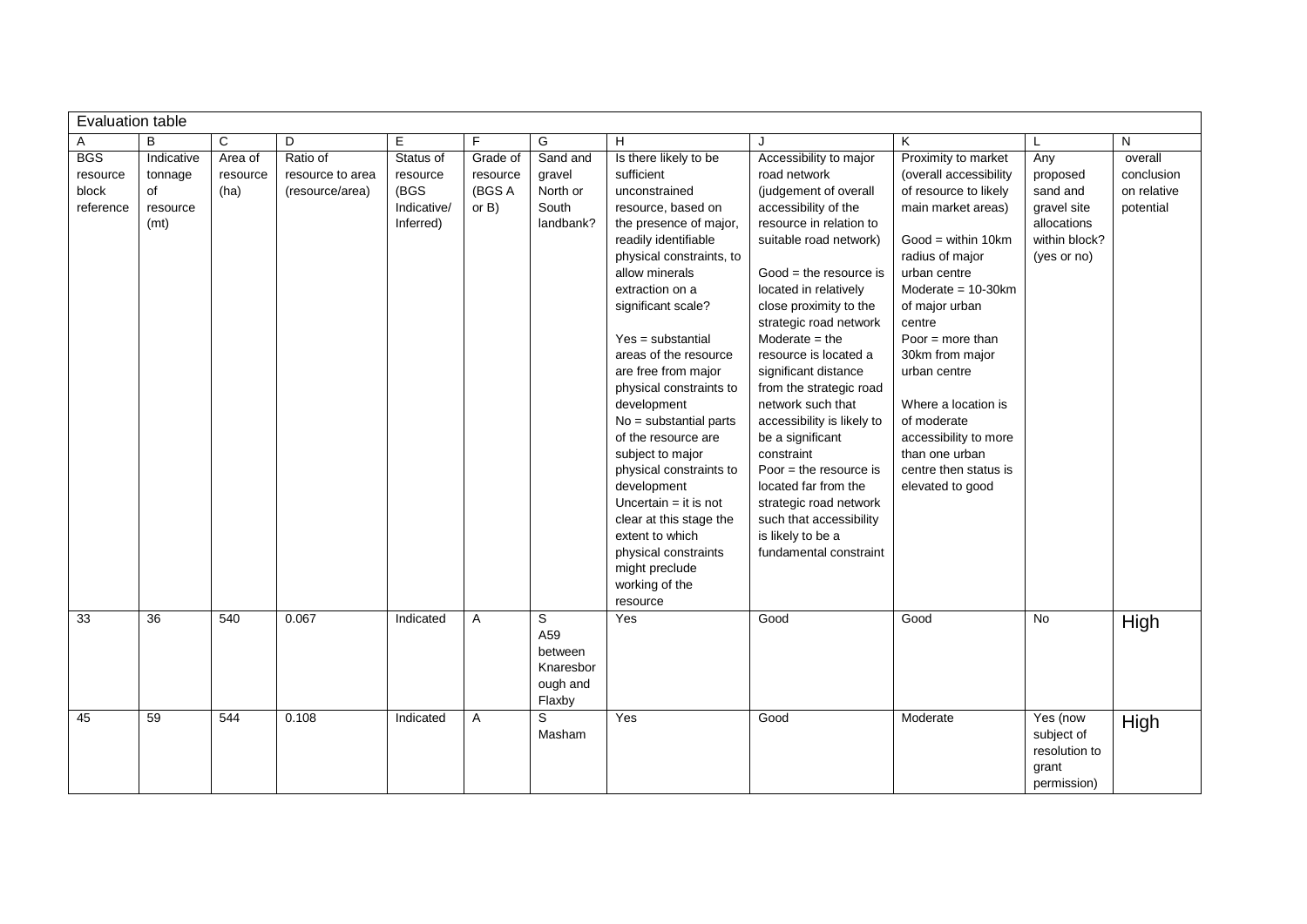| 50                                  | 19              | 191  | 0.099 | Indicated | A            | $\overline{N}$<br>Leeming                  | Uncertain | Good | Moderate | Yes            | Medium      |
|-------------------------------------|-----------------|------|-------|-----------|--------------|--------------------------------------------|-----------|------|----------|----------------|-------------|
| 51                                  | 86              | 1021 | 0.084 | Indicated | A            | $\mathsf{N}$<br>Langthorn<br>${\bf e}$     | Yes       | Good | Moderate | Yes            | <b>High</b> |
| 80                                  | 40              | 376  | 0.106 | Indicated | A            | $\overline{N}$<br>Stokesley<br>north       | Uncertain | Good | Good     | No             | Medium      |
| 99                                  | 15              | 150  | 0.100 | Indicated | $\mathsf{A}$ | S<br>A59/A1<br>junction                    | <b>No</b> | Good | Good     | No             | Low         |
| 123                                 | 29              | 515  | 0.056 | Indicated | A            | S<br>South of<br>Bedale                    | Yes       | Good | Moderate | $\overline{N}$ | High        |
| 131                                 | $\overline{21}$ | 157  | 0.134 | Indicated | A            | S<br>Asenby                                | Yes       | Good | Good     | Yes            | <b>High</b> |
| 134                                 | 17              | 237  | 0.072 | Indicated | A            | $\overline{\mathsf{N}}$<br>East<br>Cowton  | Yes       | Good | Good     | No             | High        |
| 172                                 | 59              | 746  | 0.079 | Indicated | A            | S<br>Thornboro<br>ugh                      | Yes       | Good | Moderate | Yes            | High        |
| 173                                 | 12              | 228  | 0.053 | Indicated | A            | $\overline{s}$<br><b>Burton</b><br>Leonard | Yes       | Good | Good     | No             | High        |
| 89                                  | 11              | 139  | 0.079 | Indicated | A            | $\mathsf{N}$<br>Stokesley<br>east          | Uncertain | Good | Good     | No             | Medium      |
| 60                                  | 35              | 510  | 0.069 | Indicated | A            | $\overline{N}$<br>Kirkby<br>Fleetham       | Yes       | Good | Moderate | Yes            | High        |
| 72                                  | 70              | 533  | 0.131 | Indicated | A            | S<br>E of Ripon                            | Uncertain | Good | Moderate | Yes            | Medium      |
| 194                                 | 17              | 187  | 0.091 | Indicated | $\mathsf{A}$ | N<br>Stokesley<br>south east               | Uncertain | Good | Good     | $\overline{N}$ | Medium      |
| <b>Total</b><br>Indicate<br>d Cat A | 526             | 6074 | 0.087 |           |              |                                            |           |      |          |                |             |

Commentary on Table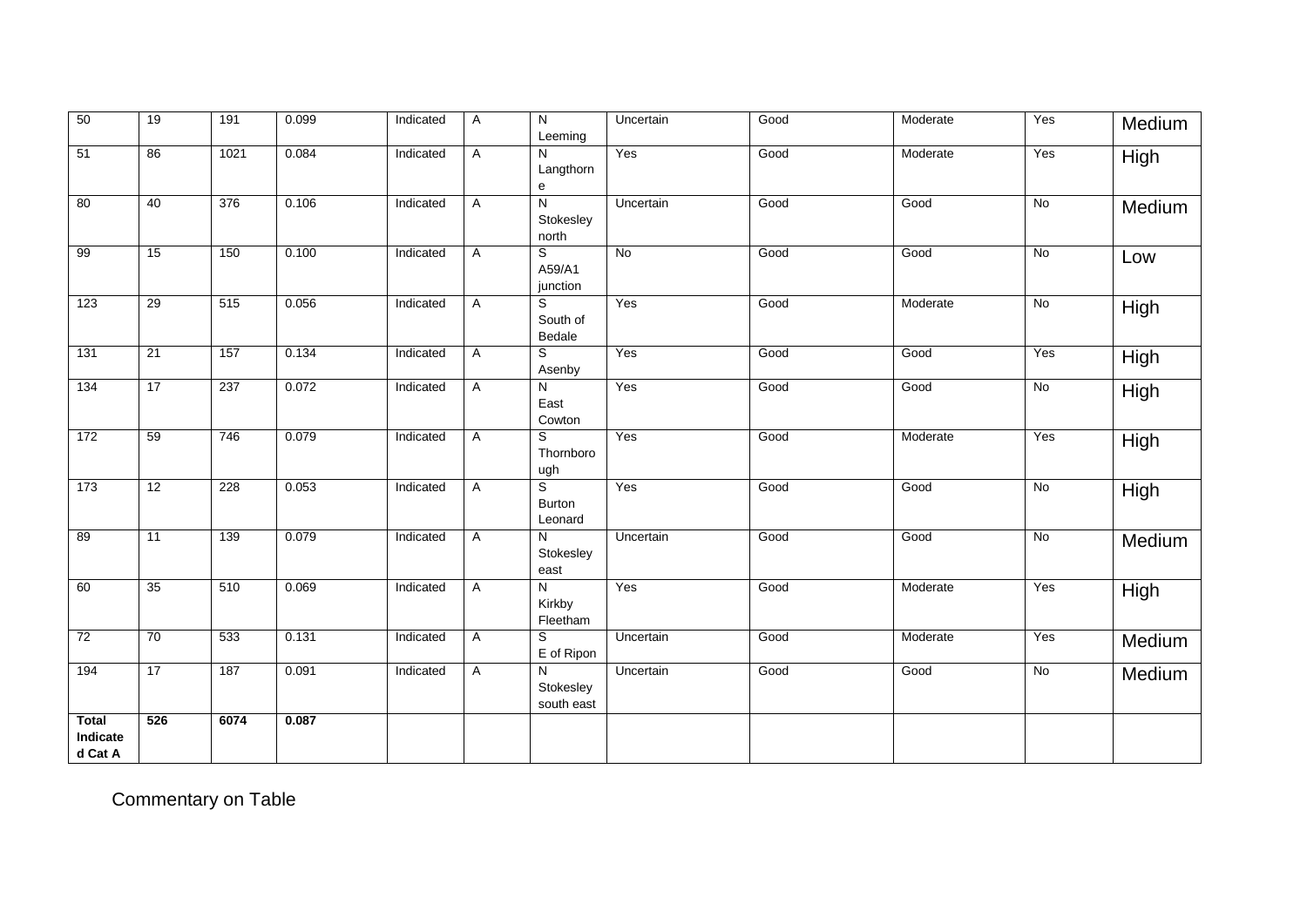Column A - Resource block ID number from North Yorkshire Sand and Gravel Assessment (BGS 2011).

Column B - Indicative overall tonnage after removal of urban areas, mineral planning permissions, SPA, SAC, Ramsar, AONB, SSSI, NNR, Historic Park and Gardens, Scheduled Ancient Monuments and Registered Battlefields. The Table only addresses those areas of potential resource identified through the BGS sand and gravel assessment 2011where total theoretical resources, after removal of areas subject to previous mineral working and major (international and national designations), is 10mt or greater. This is to ensure that areas under consideration have a reasonable prospect of containing resources on a significant scale, bearing in mind that the actual scale of resources in any block is not known with a high degree of certainty, that other constraints such as surface infrastructure, the presence of lower level environmental and other constraints, the irregular configuration of resource blocks, the need for stand-offs from other development in proximity and the potential presence of interburden and other resource related factors, may all reduce the actual scale of any potentially viable resource. BGS suggest that factors such as these could reduce the actual scale of resource available by up to 20%, although the Council considers that, for some resource blocks, the scale of potential reduction could be significantly greater than this.

Column C - Overall area of resource in block, after removal of constraints identified in B. above

Column D - Tonnage of resource divided by surface area. This ratio gives an indication of the relative depth of the deposit in each block and the relative scale of landtake required for the given tonnage. A higher figure indicates a smaller surface area relative to tonnage of resource.

Column E - Status of resource. *Indicated* resources are those for which tonnage, densities, shape, physical characteristics, grade and mineral content can be estimated with a reasonable level of accuracy. By contrast *Inferred* resources (not included in the above table) are those resources for which tonnage, grade and mineral content can be estimated with a low level of confidence.

Column F - Grade of resource. The North Yorkshire Sand and Gravel Assessment (BGS 2011) subdivided potential resources into two main categories, based on viability criteria defined in consultation with the minerals industry. Category A resources meet more stringent criteria and hence, other things being equal, are likely to be preferred for development. In practice a range of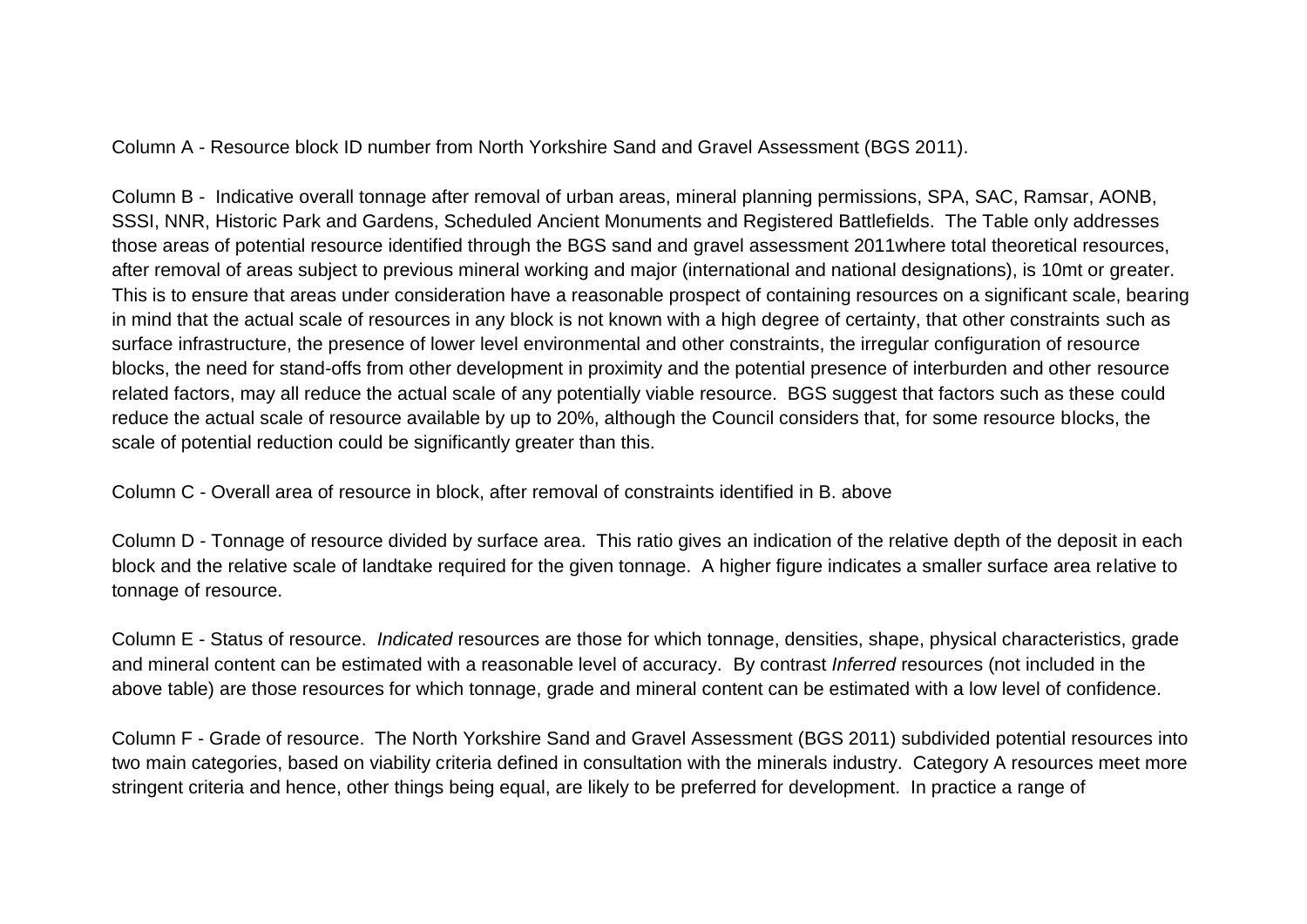considerations may influence industry decisions on viability; for example extensions to existing sites may be more viable with less stringent criteria because the scale of new investment required is often considerably less.

Column G - Location of resource block in relation to previously applied North Yorkshire Minerals Local Plan "northwards" and "southwards" landbank areas for sand and gravel. The landbank has previously been subdivided in this way to reflect the fact that sites in the northern most part of the County tend to supply a significant proportion of sales northwards to markets in Teesside and County Durham, whereas sites elsewhere in North Yorkshire tend to serve markets internally within North Yorkshire, or southwards to West and South Yorkshire. For the purposes of this exercise, resource blocks located predominantly to the north of the A684 have been identified as in the northwards area. In practice a number of factors are likely to influence the location of markets served, including commercial decisions by operators.

Column H - This column provides a basic assessment of the extent to which major surface development/infrastructure may constrain the availability of resource within the block, for example as a result of the presence of features such as roads, railways, buildings. In many cases larger resource blocks are likely to have greater potential for the development of sites free from constraints. A "Yes" entry in the column indicates that it is expected, based on an initial desk-based assessment, that there is likely to be scope to develop a site or sites on a significant scale, taking into account the presence of surface infrastructure constraints. An "uncertain" entry indicates that it is less clear that the block has the potential for the identification of sites sufficiently clear of surface infrastructure constraints.

Column J - Accessibility to major road network. This column provides a judgement of the relative accessibility of a resource block to the main highway network, which is likely to be a significant factor in determining the potential suitability of any resources for future working. In practice, more local highway considerations will also be important in determining the potential suitability of mineral working but cannot be assessed at this stage. In practice, the large majority of resource blocks in excess of 10mt are in relatively close proximity to the strategic road network and this criterion provides little differentiation at this stage.

Column K - Proximity to market (overall accessibility of resource to likely main markets). This column provides a general indication of the relative accessibility of resource blocks to major urban areas in and around North Yorkshire and which are likely to be locations of demand for sand and gravel. In practice a number of factors are likely to determine the distribution of aggregate sales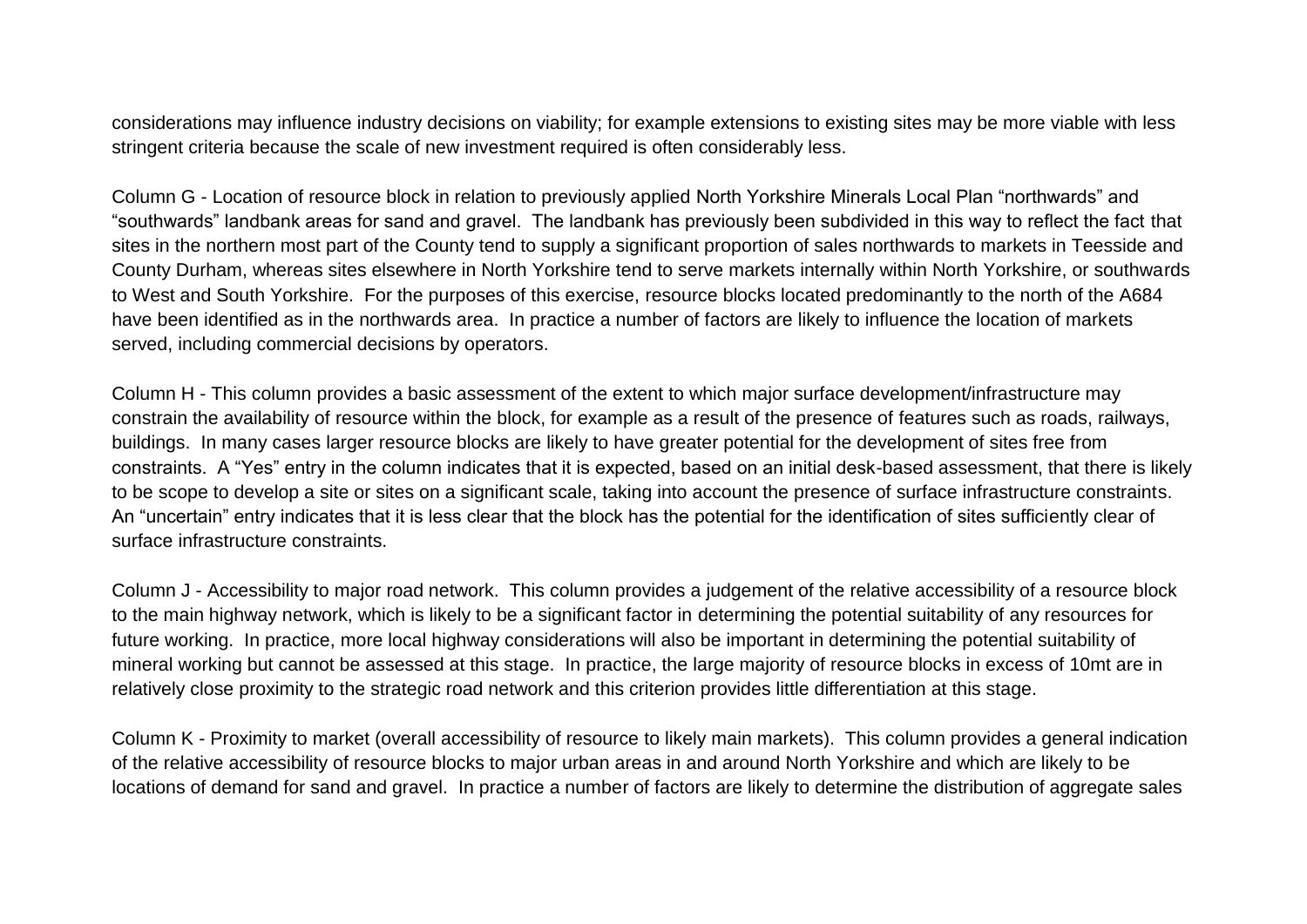and these may vary over time. The use of major urban areas as a proxy for important fixed locations of demand is considered appropriate in the absence of more detailed knowledge and may help reflect the benefits of ensuring an appropriate fit between locations of supply and demand. It is recognised that the radii from urban centres do not reflect drive-times but, in combination with Criterion J (Accessibility to principal or strategic road network) is considered to provide a reasonable general indication of the relationship between resource location and key sources of demand.

Column L - This column indicates whether any proposed allocations for sand and gravel working have been put forward within the relevant block during previous calls for submission of sites. The presence of a proposed allocation within a block may provide supporting evidence of the existence of a potentially viable resource within it.

Column N - Overall judgement on the relative potential of the resource block to deliver supply of aggregate. This is a strategic level judgement. More specific, detailed or local factors may influence the actual potential for development in any particular block.

October 2014